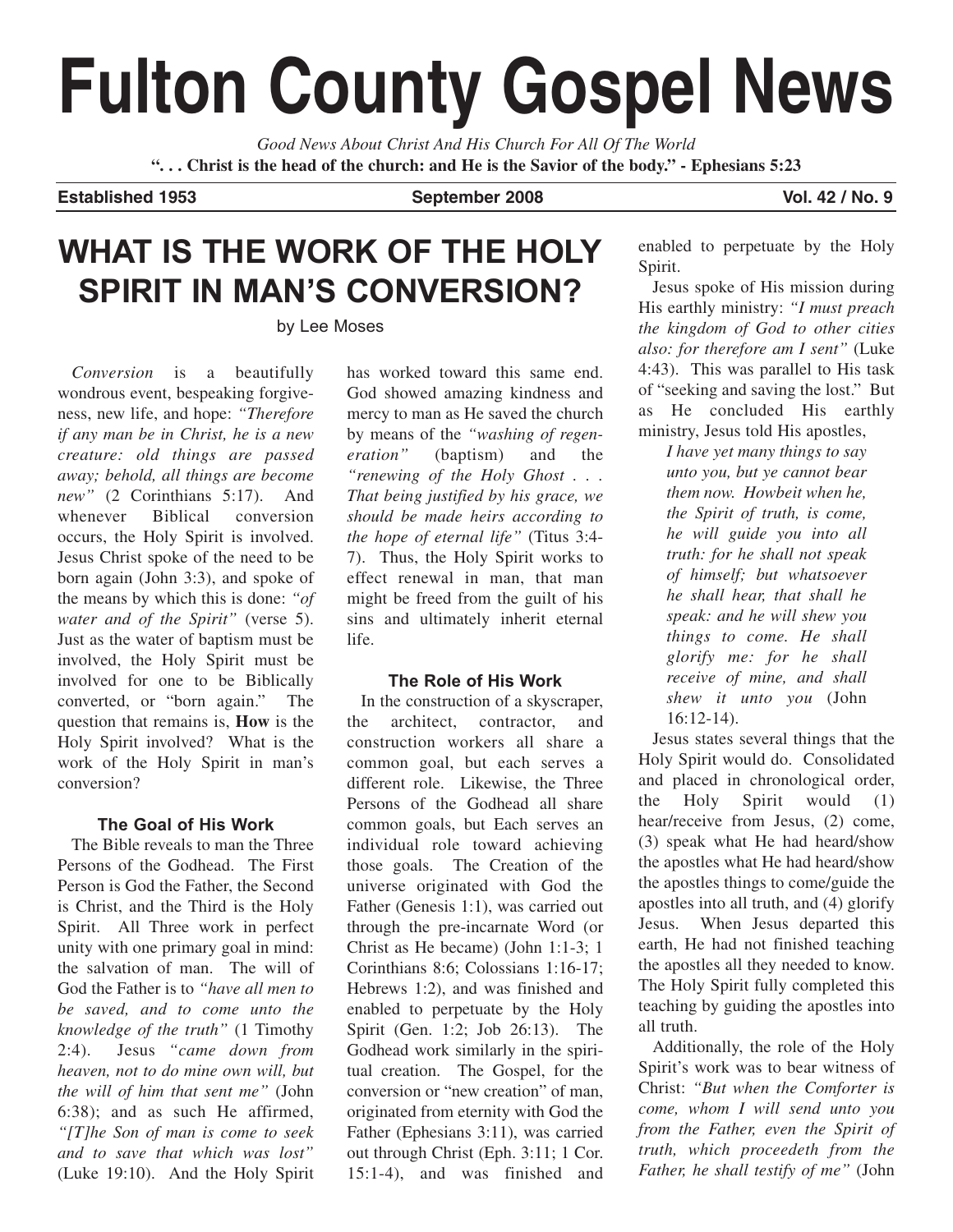#### **FULTON COUNTY GOSPEL NEWS** USPS Publication #211780

. . . is a Periodical publication issued monthly by the Church of Christ at Third and Bethel (P.O. Box 251), Mammoth Spring, AR 72554-0251. **POSTMASTER: Please mail all changes of address to the above address.**

**FCGN** is mailed free of charge to any who care to receive it. We will be happy to add any names to the regular mailing list. If you send in a name we must have a complete address, including number and street name, or R.R. or HCR number, plus box number, or a P.O. Box number and the **NINE DIGIT ZIP CODE**. This paper is supported by voluntary contributions for which we are grateful. Financial information will be furnished upon request. **Mail all address corrections or manuscripts to:**

#### **FULTON COUNTY GOSPEL NEWS** P.O. Box 251

Mammoth Spring, AR 72554

| Lee Moses $\dots \dots \dots \dots \dots$ . EDITOR          |
|-------------------------------------------------------------|
|                                                             |
| E-Mail $\ldots \ldots \ldots \ldots$ cocfcgn@centurytel.net |
| Website www.fultoncountygospelnews.org                      |
|                                                             |
| E-Mail $\dots \dots \dots$ halopages @ yahoo.com            |

### *continued from page 1*

15:26). He was also to reprove the world:

*And when he is come, he will reprove the world of sin, and of righteousness, and of judgment: Of sin, because they believe not on me; Of righteousness, because I go to my Father, and ye see me no more; Of judgment, because the prince of this world is judged* (John 16:9-11).

Reproving the world was not a new task for the Holy Spirit. In the period prior to the Flood, the Holy Spirit was used in preaching to the disobedient world (1 Peter 3:18-20); a period during which He was said to *"strive with man"* (Gen. 6:3). One can see that the Holy Spirit's role toward mankind involves **persuasion**—He seeks to show man the error of His way, and to show him how he can change to better his plight.

Briefly summarized, the role of the Holy Spirit's work was (1) to come and guide the apostles into all truth, (2) to testify of Jesus, (3) to reprove the world, and (4) to glorify Christ. This all comes together to persuade man toward conversion and its resultant salvation.

### **The Tool of His Work**

Most workers have some "tool of their trade," an instrument by which each can accomplish his task. A writer uses a pen, an artist a paintbrush, and a lumberjack an axe. The Holy Spirit similarly has a tool He utilizes to persuade men and women toward conversion: the word of God.

As diligent Bible students have noted and faithful Gospel preachers have proclaimed, "What is said about the Holy Spirit is said about the written word." That is, the influences the Bible attributes to the Holy Spirit toward man's conversion and sanctification, the Bible also attributes to the word. This is not mere coincidence. The word is given by the Holy Spirit (2 Samuel 23:2; 1 Cor. 2:12-13; 2 Peter 1:20-21); thus when anyone is influenced and persuaded by the word, he has been influenced and persuaded by the Holy Spirit, the Source of the word.

While the Holy Spirit reasons with and persuades men through the word, He never forces anyone into obedience—it is a choice each person makes (Deuteronomy 30:19; Joshua 24:15; Revelation 22:17). Thus, there can be no direct operation of the Holy Spirit involved to compel man to obedience. When the Holy Spirit "strove with man" prior to the Flood, He did it by means of Noah's preaching (2 Peter 2:5). The Holy Spirit tried to reason with the Israelites by means of the prophets He inspired: *"Yet many years didst thou bear with them, and testifiedst against them by thy Spirit through thy prophets: yet would they not give ear: therefore*

*gavest thou them into the hand of the peoples of the lands"* (Nehemiah 9:30, American Standard Version).

Jesus said the Holy Spirit would come to the apostles and guide them into all truth (John 16:13). He would also reprove the world of sin, righteousness, and judgment (verses 8- 11). On the Pentecost ten days after the ascension of Christ, the Holy Spirit came to the apostles, empowered them with miraculous abilities, and guided them into truth (Acts 2:4). On that day Peter, inspired by the Holy Spirit, reproved the people of sin (verse 23), righteousness (verse 38), and judgment (verse 40). The apostle Paul likewise reasoned with Felix, the Roman governor of Judea, *"of righteousness, temperance, and judgment to come"* (Acts 24:25).

We today have the word, as given by the Holy Spirit to the apostles, preserved for us in written form: *"All Scripture is given by inspiration of God"* (2 Timothy 3:16). This is how the Holy Spirit converts. One must be *"born of . . . the Spirit"* (John 3:5); also expressed as being *"begotten . . . through the gospel"* (1 Cor. 4:15), and *"being born again . . . by the word of God, which liveth and abideth for ever"* (1 Pet. 1:23). If one is to be converted, he must be converted by the Holy Spirit; and if one is to be converted by the Holy Spirit, he must be converted by the Holy Spirit's tool—the word of God.

### **The Fullness of His Work**

Jesus had said that the Holy Spirit would come and guide the apostles into **all** truth, which in turn would provide the means, or tool, whereby men and women would be persuaded toward conversion (John 16:7-14). The Holy Spirit certainly completed His task of guiding the apostles into all truth before they died, or the words of Christ were meaningless. The New Testament affirms that the words of Christ were fulfilled; as Peter wrote,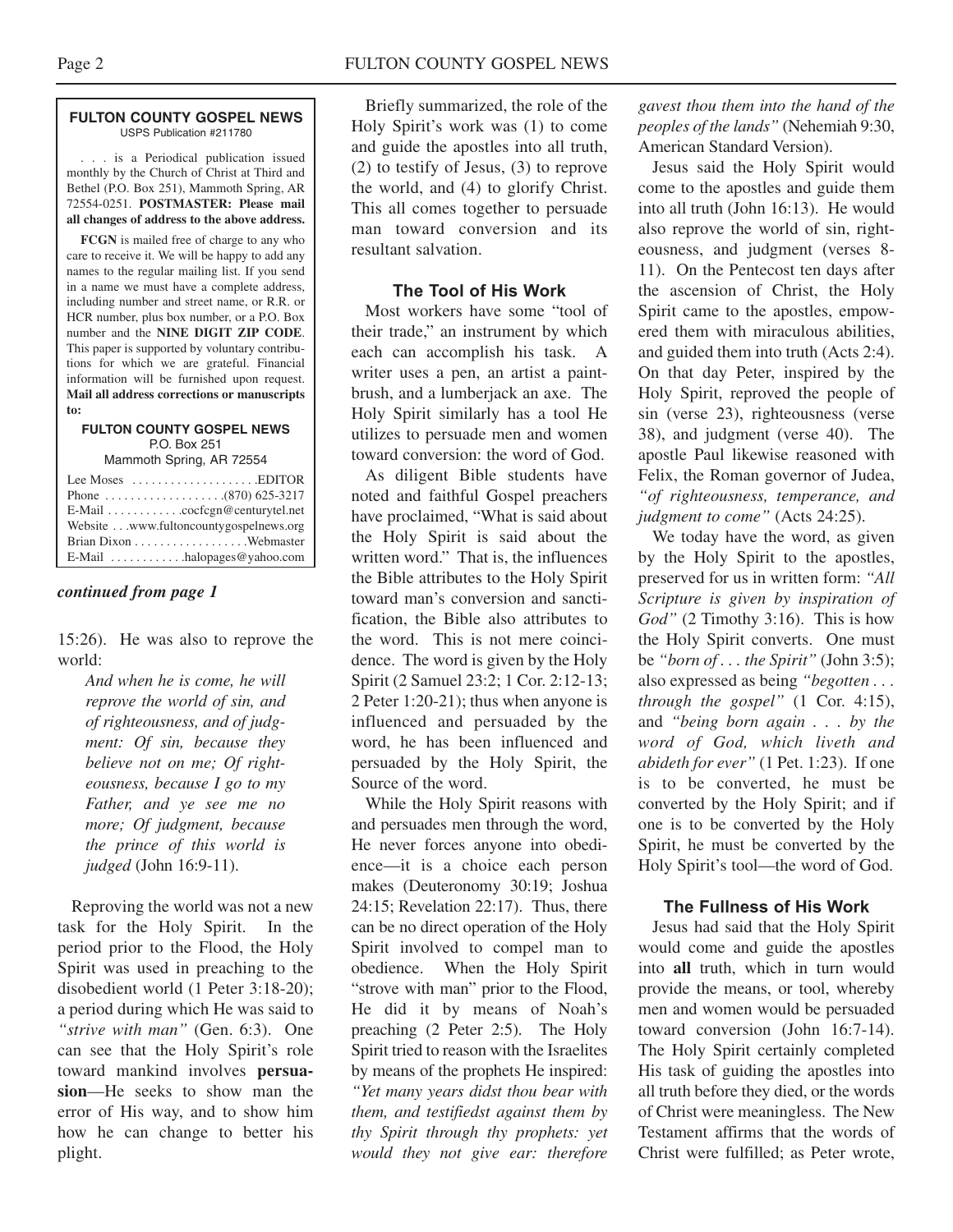*"Grace and peace be multiplied unto you through the knowledge of God, and of Jesus our Lord, According as his divine power hath given unto us all things that pertain unto life and godliness"* (2 Pet. 1:2-3, emphasis LM). The apostles had received **all** things that pertain unto life and godliness, leaving nothing else.

And the apostles revealed those things to us by the words they recorded in the New Testament; as John wrote, *"That which we have seen and heard declare we unto you, that ye also may have fellowship with us: and truly our fellowship is with*

## **ASSURANCE**

### by Brian Dixon

Life is an emotional roller coaster. Throughout your life you'll know happiness, joy, peace, frustration, anger, et al. Circumstances change, friends grow apart, and some relationships will strengthen while others falter. New towns spring up while others die away. New nations will be born while others go the way of all the earth. We can be absolutely certain of only a few things: 1) We will either die or the Lord will return first; 2) People and places will change; 3) Governments will tax their subjects; 4) God will always be exactly who He has always been.

Number four is the reason that we can have that blessed assurance. While everything around us changes, God never will (James 1:17). Thus, His promises will never fail (Titus 1:2) and His desire for your salvation will never wane (2 Peter 3:9). Since God is allpowerful (Revelation 19:6), He is perfectly able to preserve His word (Luke 21:33) so that from those sacred pages you and I might develop spiritual self-confidence and wonderful assurance. Truly, in all things we must say, "To God be the glory; great things He

*the Father, and with his Son Jesus Christ. And these things write we unto you, that your joy may be full"* (1 John 1:3-4). Thus, we now have *"the faith which was once for all delivered unto the saints"* (Jude 3, ASV). The Holy Spirit has nothing more to deliver to the saints, nor to those who would be saints; He has furnished us *"once for all"* with *"all things that pertain unto life and godliness."*

There is nothing lacking to convert men and women to Christ today, nor to convert an erring child of God back from the error of his way. *"All scripture is given by inspiration of God,*

hath done" (compare with Psalm 57:5).

The steadfastness of God grants us many wonderful blessings. As we look toward Heaven we can walk through life without cowardly fear (2 Timothy 1:6-8). Why? **Because such is contrary to the nature of Christianity**. God has given us a spirit (attitude) of "I can" and not one of timidity. God's word develops in us a sound mind and loving heart. A faithful Christian stands before the world resisting unrighteousness (Jude 3), teaching the lost (Mark 16:15), and lifting the weak (Galatians 6:2). A faithful Christian is confident in the faith answering those who would oppose the gospel (1 Peter 3:15). A devoted child of God knows in Whom he has believed (2 Timothy 1:12) and therein has all confidence. To be timid relative to the faith and your Father in Heaven is to be un-Christ like. To fail to confess Christ when doing such may be difficult is to forfeit any hope that Jesus will confess us as his own before His Father (Matthew 10:32,33).

What can the world do to you? Spiritually speaking, nothing (Romans 8:31-39). To be sure, worldly folks can cause you a great deal of *physical* harm and loss. Look at what they did to your Lord (Matthew 26:46-27:54). But, what can a person do to your soul that *and is profitable for doctrine, for reproof, for correction, for instruction in righteousness: That the man of God may be perfect, throughly furnished unto all good works"* (2 Tim. 3:16- 17). The Holy Spirit has forged a sword for man whereby anyone can fight and defeat the influence of evil in his life and in the lives of others. Those who are willing can take *"the sword of the Spirit, which is the word of God"* that they may be able to *"stand against the wiles of the devil"* (Ephesians 6:17, 11).

Let us avail ourselves of the perfect work of the Holy Spirit.

would cause you to fear him more than you respect God? (Matthew 10:28). Through the word we have absolute assurance that God loves us (Romans 5:8), knows us (John 10:14), rewards the overcomer (Revelation 2:7), and will vindicate the righteous (Romans 12:17-21).

Ultimately, we can know that eternal life awaits (1 John 5:11). Some say that the possibility of falling away negates such knowledge and assurance, but this is an extreme reaction to denominational false doctrine. John wrote so that his brethren would *know* that they had eternal life (1 John 5:13). Our Lord stated plainly that if you believe (John 8:24), repent of your sins (Acts 17:30), confess Him before others (Matthew 10:32,33; Romans 10:9,10), and allow yourself to be immersed in water (baptized) for the remission of sins (Mark 16:16; Acts 2:38; 22:16) then you will be saved. Once saved, always saved? No. A constant source of forgiveness for the penitent Christian who has fallen? Yes (1 John 1:7-9; Acts 8:5-24). What more do you need in order to have that blessed assurance unto the end? (Hebrews 6:11).

> Route 4, Box 161A Camden, AR 71701